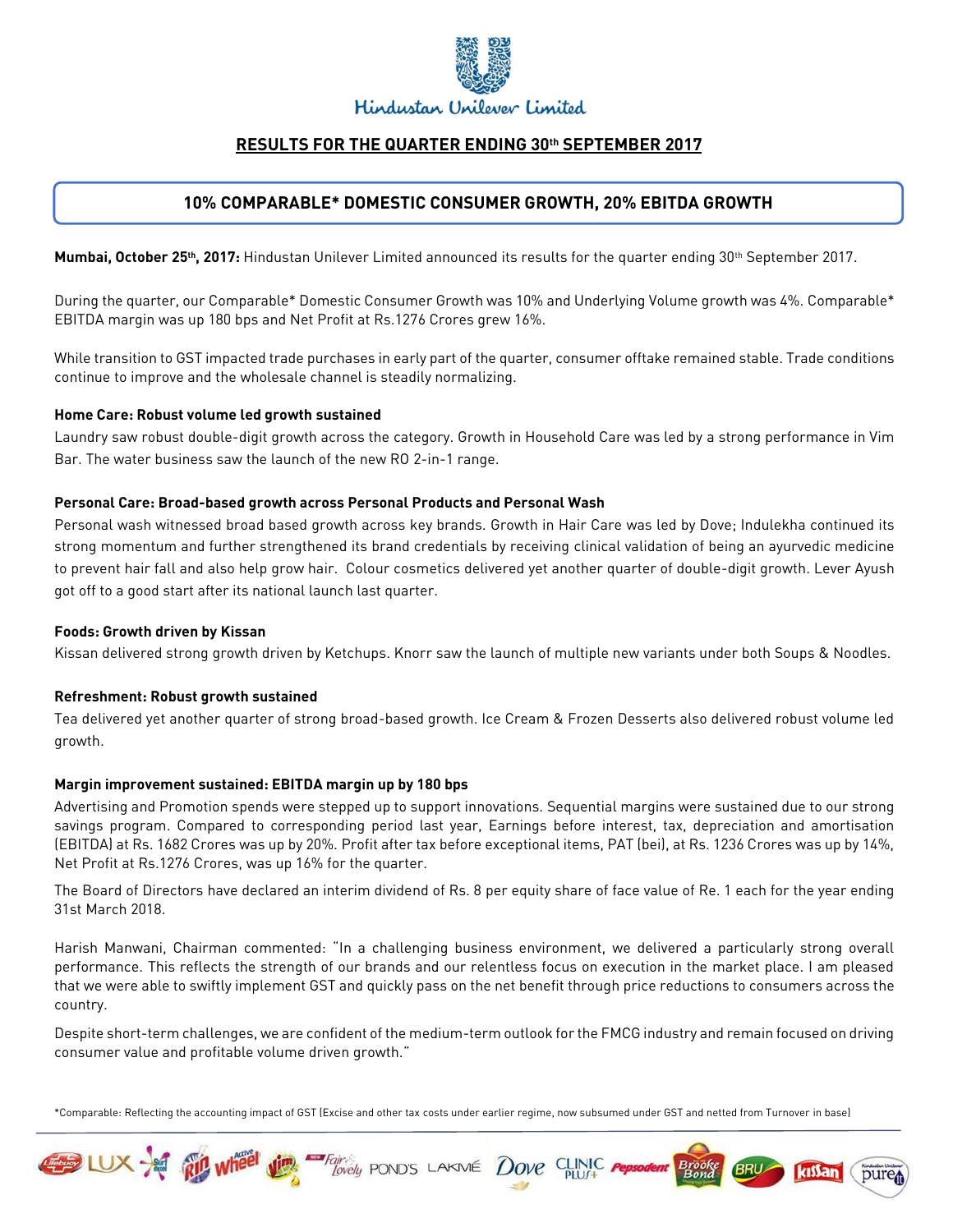# STATEMENT OF UNAUDITED FINANCIAL RESULTS FOR THE QUARTER AND SIX MONTHS ENDED 30TH SEPTEMBER, 2017 HINDUSTAN UNILEVER LIMITED

| <b>STANDALONE</b> | <b>Audited Results for</b>   | the Year ended<br>31st March       | 2017 | 33,895                                                              | 592                     | 526          | 35,013              |          | 11,363                     | 4,166                       | 156                                                                                         | 2,597       | 1,620                      | 22             | 396                                    | 3,470                                       | 5,068  | 28,858         | 6,155                                   | 241                                      | 6,396             | (1,865)      |             | (41)<br>4,490                                             |                                                                                                 | (32)<br>$\overline{1}$                          |              | ÷                                                                                                                                   | $\odot$      | (20)                                          | 4,470                                           | 216<br>6,274                                                              | 20.75<br>2074                                                                           |
|-------------------|------------------------------|------------------------------------|------|---------------------------------------------------------------------|-------------------------|--------------|---------------------|----------|----------------------------|-----------------------------|---------------------------------------------------------------------------------------------|-------------|----------------------------|----------------|----------------------------------------|---------------------------------------------|--------|----------------|-----------------------------------------|------------------------------------------|-------------------|--------------|-------------|-----------------------------------------------------------|-------------------------------------------------------------------------------------------------|-------------------------------------------------|--------------|-------------------------------------------------------------------------------------------------------------------------------------|--------------|-----------------------------------------------|-------------------------------------------------|---------------------------------------------------------------------------|-----------------------------------------------------------------------------------------|
|                   |                              |                                    | 2016 | 16,998                                                              | 286                     | 360          | 17,644              |          | 5,673                      | 2,177                       | 68                                                                                          | 1,312       | 823                        | $\overline{1}$ | 188                                    | 1,731                                       | 2,459  | 14,442         | 3,202                                   | 89                                       | 3,291             | (1, 024)     |             | 2<br>2,269                                                |                                                                                                 | $\mathbf{r}$                                    |              | $\circ$                                                                                                                             |              | $\circ$                                       | 2,269                                           | 216                                                                       | 10.48<br>10.49                                                                          |
| <b>STANDALONE</b> | Unaudited Results for the    | Six months ended<br>30th September | 2017 | 17,293                                                              | 238                     | 317          | 17,848              |          | 5,789                      | 2,189                       | 35                                                                                          | 693         | 854                        | $\frac{1}{2}$  | 229                                    | 1,928                                       | 2,495  | 14,224         | 3,624                                   | $\mathbb{S}^2$                           | 3,647             | (1, 155)     |             | 2,559<br>67                                               |                                                                                                 | ä                                               |              | $\overline{2}$ -                                                                                                                    |              | $\widehat{E}$                                 | 2,568                                           | 216                                                                       | $11.82$<br>$11.82$                                                                      |
|                   |                              | Particulars                        |      | Sale of products (including excise duty)<br>Revenue from operations | Other operating revenue | Other income | <b>TOTAL INCOME</b> | EXPENSES | Cost of materials consumed | Purchases of stock-in-trade | Changes in inventories of finished goods (including stock-in-trade) and<br>work-in-progress | Excise duty | Employee benefits expenses | Finance costs  | Depreciation and amortisation expenses | Advertising and promotion<br>Other expenses | Others | TOTAL EXPENSES | Profit before exceptional items and tax | Exceptional items [net credit/ (charge)] | Profit before tax | Tax expenses | Current tax | PROFIT FOR THE PERIOD (A)<br>Deferred tax credit/(charge) | tems that will not be reclassified subsequently to profit or loss<br>OTHER COMPREHENSIVE INCOME | Remeasurements of the net defined benefit plans | Tax on above | Fair value of debt instruments through other comprehensive income<br>Items that will be reclassified subsequently to profit or loss | Tax on above | OTHER COMPREHENSIVE INCOME FOR THE PERIOD (B) | TOTAL COMPREHENSIVE INCOME FOR THE PERIOD (A+B) | Paid up Equity Share Capital (face value Re. 1 per share)<br>Other Equity | Earnings per equity share (Face value of Re 1 each)<br>Diluted (in Rs)<br>Basic (in Rs) |
| щ                 | <b>Jnaudited Results for</b> | the Quarter ended<br>30th June     | 2017 | 9,094                                                               | 128                     | 113          | 9,335               |          | 2,904                      | 1,128                       | 52                                                                                          | 693         | 419                        | $\circ$        | 114                                    | 905                                         | 1,255  | 7,476          | 1,859                                   | (13)                                     | 1,846             |              | (618)       | 55<br>1,283                                               |                                                                                                 | $\mathbf{I}$                                    |              | $\overline{\mathbf{e}}$                                                                                                             | $-$          | $\overline{a}$                                | 1,281                                           | 216                                                                       | 5 93<br>5 93                                                                            |
| <b>STANDALON</b>  |                              |                                    | 2016 | 8,335                                                               | 145                     | 253          | 8,733               |          | 2,754                      | 1,088                       | 120                                                                                         | 638         | 396                        | 5              | 95                                     | 851                                         | 1,228  | 7,175          | 1,558                                   | $\frac{8}{1}$                            | 1,576             |              | (500)       | $\begin{array}{c} 20 \\ 1,096 \end{array}$                |                                                                                                 | $\ddot{\phantom{1}}$                            |              |                                                                                                                                     | $\circ$      | $\circ$                                       | 1,096                                           | 216                                                                       | 5.06                                                                                    |
|                   | Unaudited Results for the    | 30th September<br>Quarter ended    | 2017 | 8,199                                                               | 110                     | 204          | 8,513               |          | 2,885                      | 1,061                       | (17)                                                                                        |             | 435                        | 6              | 115                                    | 1,023                                       | 1,240  | 6,748          | 1,765                                   | $\frac{8}{3}$                            | 1,801             |              | (537)       | 12<br>1,276                                               |                                                                                                 |                                                 |              | $\overline{\phantom{0}}$                                                                                                            | $\odot$      |                                               | 1,277                                           | 216                                                                       | 5.90                                                                                    |

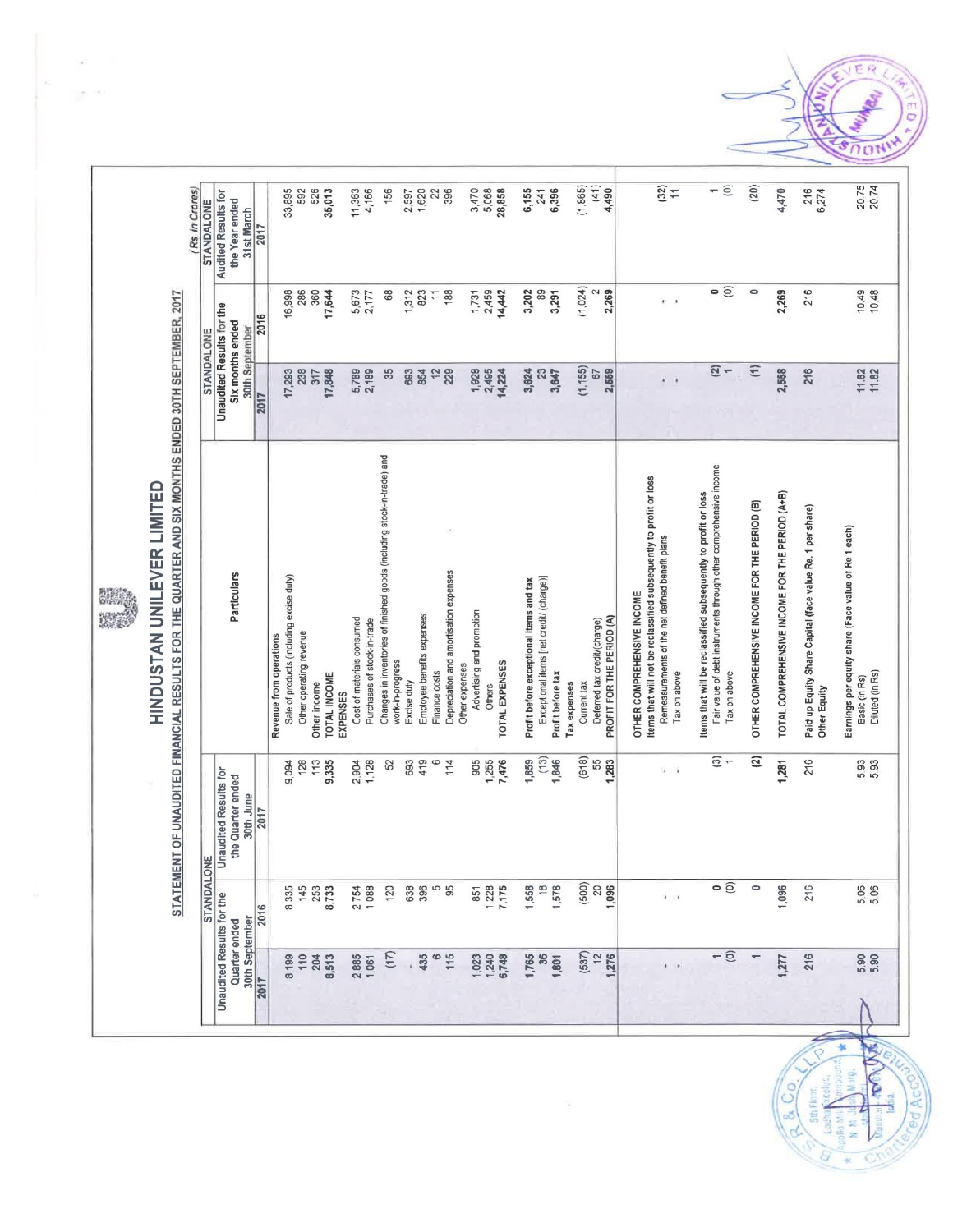| (22)<br>4,848<br>819<br>85<br>(21)<br>11,346<br>16,304<br>1,124<br>3,848<br>755<br>5,926<br>492<br>6,396<br>300<br>3,815<br>74<br>974<br>34,441<br>1,259<br>1,542<br>164<br>6,756<br>254<br>.261<br>1,892<br>4,097<br>14,751<br>2,337<br>807<br><b>Audited Results for</b><br>the Year ended<br>31st March<br>2017<br>(11)<br>ê<br>2,975<br>550<br>1,943<br>365<br>3,515<br>5,653<br>8,250<br>2,384<br>422<br>17,259<br>636<br>4,010<br>330<br>279<br>713<br>8,246<br>$\overline{5}$<br>1,430<br>163<br>14,326<br>2,292<br>1,376<br>3,291<br>1,882<br>6,511<br>327<br>$\overline{7}$<br>Unaudited Results for the<br>2016<br>Six months ended<br>30th September<br>(12)<br>(12)<br>3,373<br>8,278<br>2,568<br>318<br>17,516<br>58<br>469<br>286<br>5,786<br>566<br>3,647<br>315<br>4,499<br>305<br>1,135<br>9,626<br>831<br>2,203<br>4,623<br>1,453<br>170<br>7,304<br>16,068<br>890<br>8<br>2,027<br>2,707<br>2017<br>Add/(Less): Finance Income and Other unallocable income net of<br>Segment Results (Profit from ordinary activities before tax<br>Segment Revenue (Sales and Other operating income)<br>- Others (includes Exports, Infant & Feminine Care etc.)<br>- Others (includes Exports, Infant & Feminine Care etc.)<br>- Others (includes Exports, Infant & Feminine Care etc.)<br>- Others (includes Exports, Infant & Feminine Care etc.)<br>Total Profit Before Tax from ordinary activities<br>Particulars<br>- Unallocable corporate liabilities<br>- Unallocable corporate assets<br><b>Total Segment Liabilities</b><br>Total Segment Revenue<br>Total Segment Results<br><b>Total Segment Assets</b><br>unallocable expenditure<br>Segment Liabilities<br>Less: Finance Costs<br><b>Segment Assets</b><br>- Personal Care<br>- Personal Care<br>- Personal Care<br>- Personal Care<br>- Refreshments<br>- Refreshments<br>- Refreshments<br>- Refreshments<br>- Home Care<br>- Home Care<br>and interest<br>- Home Care<br>- Home Care<br>- Foods<br>- Foods<br>- Foods<br>Foods<br>$\widehat{\Theta}$<br>$\widehat{\mathbf{e}}$<br>1,346<br>255<br>1,079<br>35<br>11,634<br>4,368<br>284<br>168<br>9.213<br>448<br>1,846<br>4,328<br>325<br>1,388<br>16,798<br>275<br>833<br>3,935<br>3,047<br>$\frac{4}{1}$<br>1,817<br>1,999<br>2,463<br>77<br>171<br>4,051<br>8.587<br><b>Unaudited Results for</b><br>the Quarter ended<br>30th June<br>2017<br>$\widehat{5}$<br>$\sim$ $\sigma$<br>1,398<br>S.<br>$\omega$<br>$\sim$ 50<br>$\sigma$<br>$\infty$<br>to<br><b>280</b><br>923<br>4<br>$1,882$<br>$4,010$<br>$4,930$<br>$1,430$<br>$1,63$<br>$\overline{\mathcal{P}}$<br>2,777<br>4,028<br>1,169<br>1,470<br>8,470<br>$\overline{\phantom{m}}$<br>$\boldsymbol{\varphi}$<br>$\overline{ }$<br>Unaudited Results for the<br>Τ<br>$\overline{1}$<br>$\frac{8}{1}$<br>1,57<br>$6,51$<br>14,32<br>$\frac{1.37}{8,24}$<br>2016<br>30th September<br>Quarter ended<br>$\circlede$<br>$\circlede$<br>214<br>1,556<br>3,910<br>1,222<br>150<br>383<br>948<br>315<br>305<br>890<br>8 <sup>o</sup><br>1,135<br>2,739<br>282<br>8,303<br>$\overline{1}$<br>251<br>2,203<br>4,623<br>1,453<br>170<br>7,304<br>4,499<br>16,068<br>2,707<br>9,826<br>1,801<br>2017 | ation: | 1. Segment Revenue, Results, Assets and Liabilities represent amounts identifiable to each of the segments. Other "unallocable income net of unallocable expenditure" mainly<br>income from current investments (net), expenses on common services not directly identifiable to individual segments, corporate expenses and<br>Notes on Segment Inform<br>includes interest, dividend,<br>exceptional items |  |  | Standalone | <b>Standalone</b> |
|-------------------------------------------------------------------------------------------------------------------------------------------------------------------------------------------------------------------------------------------------------------------------------------------------------------------------------------------------------------------------------------------------------------------------------------------------------------------------------------------------------------------------------------------------------------------------------------------------------------------------------------------------------------------------------------------------------------------------------------------------------------------------------------------------------------------------------------------------------------------------------------------------------------------------------------------------------------------------------------------------------------------------------------------------------------------------------------------------------------------------------------------------------------------------------------------------------------------------------------------------------------------------------------------------------------------------------------------------------------------------------------------------------------------------------------------------------------------------------------------------------------------------------------------------------------------------------------------------------------------------------------------------------------------------------------------------------------------------------------------------------------------------------------------------------------------------------------------------------------------------------------------------------------------------------------------------------------------------------------------------------------------------------------------------------------------------------------------------------------------------------------------------------------------------------------------------------------------------------------------------------------------------------------------------------------------------------------------------------------------------------------------------------------------------------------------------------------------------------------------------------------------------------------------------------------------------------------------------------------------------------------------------------------------------------------------------------------------------------------------------------------------------------------------------------------------------------------------------------------------------------------------------------------------------------------------------------------------------------------------------------------------------------------------------------------------------------------------------------------------------------------------------------------------------------|--------|-------------------------------------------------------------------------------------------------------------------------------------------------------------------------------------------------------------------------------------------------------------------------------------------------------------------------------------------------------------------------------------------------------------|--|--|------------|-------------------|
|                                                                                                                                                                                                                                                                                                                                                                                                                                                                                                                                                                                                                                                                                                                                                                                                                                                                                                                                                                                                                                                                                                                                                                                                                                                                                                                                                                                                                                                                                                                                                                                                                                                                                                                                                                                                                                                                                                                                                                                                                                                                                                                                                                                                                                                                                                                                                                                                                                                                                                                                                                                                                                                                                                                                                                                                                                                                                                                                                                                                                                                                                                                                                                               |        |                                                                                                                                                                                                                                                                                                                                                                                                             |  |  |            |                   |
|                                                                                                                                                                                                                                                                                                                                                                                                                                                                                                                                                                                                                                                                                                                                                                                                                                                                                                                                                                                                                                                                                                                                                                                                                                                                                                                                                                                                                                                                                                                                                                                                                                                                                                                                                                                                                                                                                                                                                                                                                                                                                                                                                                                                                                                                                                                                                                                                                                                                                                                                                                                                                                                                                                                                                                                                                                                                                                                                                                                                                                                                                                                                                                               |        |                                                                                                                                                                                                                                                                                                                                                                                                             |  |  |            |                   |
|                                                                                                                                                                                                                                                                                                                                                                                                                                                                                                                                                                                                                                                                                                                                                                                                                                                                                                                                                                                                                                                                                                                                                                                                                                                                                                                                                                                                                                                                                                                                                                                                                                                                                                                                                                                                                                                                                                                                                                                                                                                                                                                                                                                                                                                                                                                                                                                                                                                                                                                                                                                                                                                                                                                                                                                                                                                                                                                                                                                                                                                                                                                                                                               |        |                                                                                                                                                                                                                                                                                                                                                                                                             |  |  |            |                   |
|                                                                                                                                                                                                                                                                                                                                                                                                                                                                                                                                                                                                                                                                                                                                                                                                                                                                                                                                                                                                                                                                                                                                                                                                                                                                                                                                                                                                                                                                                                                                                                                                                                                                                                                                                                                                                                                                                                                                                                                                                                                                                                                                                                                                                                                                                                                                                                                                                                                                                                                                                                                                                                                                                                                                                                                                                                                                                                                                                                                                                                                                                                                                                                               |        |                                                                                                                                                                                                                                                                                                                                                                                                             |  |  |            |                   |
|                                                                                                                                                                                                                                                                                                                                                                                                                                                                                                                                                                                                                                                                                                                                                                                                                                                                                                                                                                                                                                                                                                                                                                                                                                                                                                                                                                                                                                                                                                                                                                                                                                                                                                                                                                                                                                                                                                                                                                                                                                                                                                                                                                                                                                                                                                                                                                                                                                                                                                                                                                                                                                                                                                                                                                                                                                                                                                                                                                                                                                                                                                                                                                               |        |                                                                                                                                                                                                                                                                                                                                                                                                             |  |  |            |                   |
|                                                                                                                                                                                                                                                                                                                                                                                                                                                                                                                                                                                                                                                                                                                                                                                                                                                                                                                                                                                                                                                                                                                                                                                                                                                                                                                                                                                                                                                                                                                                                                                                                                                                                                                                                                                                                                                                                                                                                                                                                                                                                                                                                                                                                                                                                                                                                                                                                                                                                                                                                                                                                                                                                                                                                                                                                                                                                                                                                                                                                                                                                                                                                                               |        |                                                                                                                                                                                                                                                                                                                                                                                                             |  |  |            |                   |
|                                                                                                                                                                                                                                                                                                                                                                                                                                                                                                                                                                                                                                                                                                                                                                                                                                                                                                                                                                                                                                                                                                                                                                                                                                                                                                                                                                                                                                                                                                                                                                                                                                                                                                                                                                                                                                                                                                                                                                                                                                                                                                                                                                                                                                                                                                                                                                                                                                                                                                                                                                                                                                                                                                                                                                                                                                                                                                                                                                                                                                                                                                                                                                               |        |                                                                                                                                                                                                                                                                                                                                                                                                             |  |  |            |                   |
|                                                                                                                                                                                                                                                                                                                                                                                                                                                                                                                                                                                                                                                                                                                                                                                                                                                                                                                                                                                                                                                                                                                                                                                                                                                                                                                                                                                                                                                                                                                                                                                                                                                                                                                                                                                                                                                                                                                                                                                                                                                                                                                                                                                                                                                                                                                                                                                                                                                                                                                                                                                                                                                                                                                                                                                                                                                                                                                                                                                                                                                                                                                                                                               |        |                                                                                                                                                                                                                                                                                                                                                                                                             |  |  |            |                   |
|                                                                                                                                                                                                                                                                                                                                                                                                                                                                                                                                                                                                                                                                                                                                                                                                                                                                                                                                                                                                                                                                                                                                                                                                                                                                                                                                                                                                                                                                                                                                                                                                                                                                                                                                                                                                                                                                                                                                                                                                                                                                                                                                                                                                                                                                                                                                                                                                                                                                                                                                                                                                                                                                                                                                                                                                                                                                                                                                                                                                                                                                                                                                                                               |        |                                                                                                                                                                                                                                                                                                                                                                                                             |  |  |            |                   |
|                                                                                                                                                                                                                                                                                                                                                                                                                                                                                                                                                                                                                                                                                                                                                                                                                                                                                                                                                                                                                                                                                                                                                                                                                                                                                                                                                                                                                                                                                                                                                                                                                                                                                                                                                                                                                                                                                                                                                                                                                                                                                                                                                                                                                                                                                                                                                                                                                                                                                                                                                                                                                                                                                                                                                                                                                                                                                                                                                                                                                                                                                                                                                                               |        |                                                                                                                                                                                                                                                                                                                                                                                                             |  |  |            |                   |
|                                                                                                                                                                                                                                                                                                                                                                                                                                                                                                                                                                                                                                                                                                                                                                                                                                                                                                                                                                                                                                                                                                                                                                                                                                                                                                                                                                                                                                                                                                                                                                                                                                                                                                                                                                                                                                                                                                                                                                                                                                                                                                                                                                                                                                                                                                                                                                                                                                                                                                                                                                                                                                                                                                                                                                                                                                                                                                                                                                                                                                                                                                                                                                               |        |                                                                                                                                                                                                                                                                                                                                                                                                             |  |  |            |                   |
|                                                                                                                                                                                                                                                                                                                                                                                                                                                                                                                                                                                                                                                                                                                                                                                                                                                                                                                                                                                                                                                                                                                                                                                                                                                                                                                                                                                                                                                                                                                                                                                                                                                                                                                                                                                                                                                                                                                                                                                                                                                                                                                                                                                                                                                                                                                                                                                                                                                                                                                                                                                                                                                                                                                                                                                                                                                                                                                                                                                                                                                                                                                                                                               |        |                                                                                                                                                                                                                                                                                                                                                                                                             |  |  |            |                   |
|                                                                                                                                                                                                                                                                                                                                                                                                                                                                                                                                                                                                                                                                                                                                                                                                                                                                                                                                                                                                                                                                                                                                                                                                                                                                                                                                                                                                                                                                                                                                                                                                                                                                                                                                                                                                                                                                                                                                                                                                                                                                                                                                                                                                                                                                                                                                                                                                                                                                                                                                                                                                                                                                                                                                                                                                                                                                                                                                                                                                                                                                                                                                                                               |        |                                                                                                                                                                                                                                                                                                                                                                                                             |  |  |            |                   |
|                                                                                                                                                                                                                                                                                                                                                                                                                                                                                                                                                                                                                                                                                                                                                                                                                                                                                                                                                                                                                                                                                                                                                                                                                                                                                                                                                                                                                                                                                                                                                                                                                                                                                                                                                                                                                                                                                                                                                                                                                                                                                                                                                                                                                                                                                                                                                                                                                                                                                                                                                                                                                                                                                                                                                                                                                                                                                                                                                                                                                                                                                                                                                                               |        |                                                                                                                                                                                                                                                                                                                                                                                                             |  |  |            |                   |
|                                                                                                                                                                                                                                                                                                                                                                                                                                                                                                                                                                                                                                                                                                                                                                                                                                                                                                                                                                                                                                                                                                                                                                                                                                                                                                                                                                                                                                                                                                                                                                                                                                                                                                                                                                                                                                                                                                                                                                                                                                                                                                                                                                                                                                                                                                                                                                                                                                                                                                                                                                                                                                                                                                                                                                                                                                                                                                                                                                                                                                                                                                                                                                               |        |                                                                                                                                                                                                                                                                                                                                                                                                             |  |  |            |                   |
|                                                                                                                                                                                                                                                                                                                                                                                                                                                                                                                                                                                                                                                                                                                                                                                                                                                                                                                                                                                                                                                                                                                                                                                                                                                                                                                                                                                                                                                                                                                                                                                                                                                                                                                                                                                                                                                                                                                                                                                                                                                                                                                                                                                                                                                                                                                                                                                                                                                                                                                                                                                                                                                                                                                                                                                                                                                                                                                                                                                                                                                                                                                                                                               |        |                                                                                                                                                                                                                                                                                                                                                                                                             |  |  |            |                   |
|                                                                                                                                                                                                                                                                                                                                                                                                                                                                                                                                                                                                                                                                                                                                                                                                                                                                                                                                                                                                                                                                                                                                                                                                                                                                                                                                                                                                                                                                                                                                                                                                                                                                                                                                                                                                                                                                                                                                                                                                                                                                                                                                                                                                                                                                                                                                                                                                                                                                                                                                                                                                                                                                                                                                                                                                                                                                                                                                                                                                                                                                                                                                                                               |        |                                                                                                                                                                                                                                                                                                                                                                                                             |  |  |            |                   |
|                                                                                                                                                                                                                                                                                                                                                                                                                                                                                                                                                                                                                                                                                                                                                                                                                                                                                                                                                                                                                                                                                                                                                                                                                                                                                                                                                                                                                                                                                                                                                                                                                                                                                                                                                                                                                                                                                                                                                                                                                                                                                                                                                                                                                                                                                                                                                                                                                                                                                                                                                                                                                                                                                                                                                                                                                                                                                                                                                                                                                                                                                                                                                                               |        |                                                                                                                                                                                                                                                                                                                                                                                                             |  |  |            |                   |
|                                                                                                                                                                                                                                                                                                                                                                                                                                                                                                                                                                                                                                                                                                                                                                                                                                                                                                                                                                                                                                                                                                                                                                                                                                                                                                                                                                                                                                                                                                                                                                                                                                                                                                                                                                                                                                                                                                                                                                                                                                                                                                                                                                                                                                                                                                                                                                                                                                                                                                                                                                                                                                                                                                                                                                                                                                                                                                                                                                                                                                                                                                                                                                               |        |                                                                                                                                                                                                                                                                                                                                                                                                             |  |  |            |                   |
|                                                                                                                                                                                                                                                                                                                                                                                                                                                                                                                                                                                                                                                                                                                                                                                                                                                                                                                                                                                                                                                                                                                                                                                                                                                                                                                                                                                                                                                                                                                                                                                                                                                                                                                                                                                                                                                                                                                                                                                                                                                                                                                                                                                                                                                                                                                                                                                                                                                                                                                                                                                                                                                                                                                                                                                                                                                                                                                                                                                                                                                                                                                                                                               |        |                                                                                                                                                                                                                                                                                                                                                                                                             |  |  |            |                   |
|                                                                                                                                                                                                                                                                                                                                                                                                                                                                                                                                                                                                                                                                                                                                                                                                                                                                                                                                                                                                                                                                                                                                                                                                                                                                                                                                                                                                                                                                                                                                                                                                                                                                                                                                                                                                                                                                                                                                                                                                                                                                                                                                                                                                                                                                                                                                                                                                                                                                                                                                                                                                                                                                                                                                                                                                                                                                                                                                                                                                                                                                                                                                                                               |        |                                                                                                                                                                                                                                                                                                                                                                                                             |  |  |            |                   |
|                                                                                                                                                                                                                                                                                                                                                                                                                                                                                                                                                                                                                                                                                                                                                                                                                                                                                                                                                                                                                                                                                                                                                                                                                                                                                                                                                                                                                                                                                                                                                                                                                                                                                                                                                                                                                                                                                                                                                                                                                                                                                                                                                                                                                                                                                                                                                                                                                                                                                                                                                                                                                                                                                                                                                                                                                                                                                                                                                                                                                                                                                                                                                                               |        |                                                                                                                                                                                                                                                                                                                                                                                                             |  |  |            |                   |
|                                                                                                                                                                                                                                                                                                                                                                                                                                                                                                                                                                                                                                                                                                                                                                                                                                                                                                                                                                                                                                                                                                                                                                                                                                                                                                                                                                                                                                                                                                                                                                                                                                                                                                                                                                                                                                                                                                                                                                                                                                                                                                                                                                                                                                                                                                                                                                                                                                                                                                                                                                                                                                                                                                                                                                                                                                                                                                                                                                                                                                                                                                                                                                               |        |                                                                                                                                                                                                                                                                                                                                                                                                             |  |  |            |                   |
|                                                                                                                                                                                                                                                                                                                                                                                                                                                                                                                                                                                                                                                                                                                                                                                                                                                                                                                                                                                                                                                                                                                                                                                                                                                                                                                                                                                                                                                                                                                                                                                                                                                                                                                                                                                                                                                                                                                                                                                                                                                                                                                                                                                                                                                                                                                                                                                                                                                                                                                                                                                                                                                                                                                                                                                                                                                                                                                                                                                                                                                                                                                                                                               |        |                                                                                                                                                                                                                                                                                                                                                                                                             |  |  |            |                   |
|                                                                                                                                                                                                                                                                                                                                                                                                                                                                                                                                                                                                                                                                                                                                                                                                                                                                                                                                                                                                                                                                                                                                                                                                                                                                                                                                                                                                                                                                                                                                                                                                                                                                                                                                                                                                                                                                                                                                                                                                                                                                                                                                                                                                                                                                                                                                                                                                                                                                                                                                                                                                                                                                                                                                                                                                                                                                                                                                                                                                                                                                                                                                                                               |        |                                                                                                                                                                                                                                                                                                                                                                                                             |  |  |            |                   |
|                                                                                                                                                                                                                                                                                                                                                                                                                                                                                                                                                                                                                                                                                                                                                                                                                                                                                                                                                                                                                                                                                                                                                                                                                                                                                                                                                                                                                                                                                                                                                                                                                                                                                                                                                                                                                                                                                                                                                                                                                                                                                                                                                                                                                                                                                                                                                                                                                                                                                                                                                                                                                                                                                                                                                                                                                                                                                                                                                                                                                                                                                                                                                                               |        |                                                                                                                                                                                                                                                                                                                                                                                                             |  |  |            |                   |
|                                                                                                                                                                                                                                                                                                                                                                                                                                                                                                                                                                                                                                                                                                                                                                                                                                                                                                                                                                                                                                                                                                                                                                                                                                                                                                                                                                                                                                                                                                                                                                                                                                                                                                                                                                                                                                                                                                                                                                                                                                                                                                                                                                                                                                                                                                                                                                                                                                                                                                                                                                                                                                                                                                                                                                                                                                                                                                                                                                                                                                                                                                                                                                               |        |                                                                                                                                                                                                                                                                                                                                                                                                             |  |  |            |                   |
|                                                                                                                                                                                                                                                                                                                                                                                                                                                                                                                                                                                                                                                                                                                                                                                                                                                                                                                                                                                                                                                                                                                                                                                                                                                                                                                                                                                                                                                                                                                                                                                                                                                                                                                                                                                                                                                                                                                                                                                                                                                                                                                                                                                                                                                                                                                                                                                                                                                                                                                                                                                                                                                                                                                                                                                                                                                                                                                                                                                                                                                                                                                                                                               |        |                                                                                                                                                                                                                                                                                                                                                                                                             |  |  |            |                   |
|                                                                                                                                                                                                                                                                                                                                                                                                                                                                                                                                                                                                                                                                                                                                                                                                                                                                                                                                                                                                                                                                                                                                                                                                                                                                                                                                                                                                                                                                                                                                                                                                                                                                                                                                                                                                                                                                                                                                                                                                                                                                                                                                                                                                                                                                                                                                                                                                                                                                                                                                                                                                                                                                                                                                                                                                                                                                                                                                                                                                                                                                                                                                                                               |        |                                                                                                                                                                                                                                                                                                                                                                                                             |  |  |            |                   |
|                                                                                                                                                                                                                                                                                                                                                                                                                                                                                                                                                                                                                                                                                                                                                                                                                                                                                                                                                                                                                                                                                                                                                                                                                                                                                                                                                                                                                                                                                                                                                                                                                                                                                                                                                                                                                                                                                                                                                                                                                                                                                                                                                                                                                                                                                                                                                                                                                                                                                                                                                                                                                                                                                                                                                                                                                                                                                                                                                                                                                                                                                                                                                                               |        |                                                                                                                                                                                                                                                                                                                                                                                                             |  |  |            |                   |
|                                                                                                                                                                                                                                                                                                                                                                                                                                                                                                                                                                                                                                                                                                                                                                                                                                                                                                                                                                                                                                                                                                                                                                                                                                                                                                                                                                                                                                                                                                                                                                                                                                                                                                                                                                                                                                                                                                                                                                                                                                                                                                                                                                                                                                                                                                                                                                                                                                                                                                                                                                                                                                                                                                                                                                                                                                                                                                                                                                                                                                                                                                                                                                               |        |                                                                                                                                                                                                                                                                                                                                                                                                             |  |  |            |                   |
|                                                                                                                                                                                                                                                                                                                                                                                                                                                                                                                                                                                                                                                                                                                                                                                                                                                                                                                                                                                                                                                                                                                                                                                                                                                                                                                                                                                                                                                                                                                                                                                                                                                                                                                                                                                                                                                                                                                                                                                                                                                                                                                                                                                                                                                                                                                                                                                                                                                                                                                                                                                                                                                                                                                                                                                                                                                                                                                                                                                                                                                                                                                                                                               |        |                                                                                                                                                                                                                                                                                                                                                                                                             |  |  |            |                   |
|                                                                                                                                                                                                                                                                                                                                                                                                                                                                                                                                                                                                                                                                                                                                                                                                                                                                                                                                                                                                                                                                                                                                                                                                                                                                                                                                                                                                                                                                                                                                                                                                                                                                                                                                                                                                                                                                                                                                                                                                                                                                                                                                                                                                                                                                                                                                                                                                                                                                                                                                                                                                                                                                                                                                                                                                                                                                                                                                                                                                                                                                                                                                                                               |        |                                                                                                                                                                                                                                                                                                                                                                                                             |  |  |            |                   |
|                                                                                                                                                                                                                                                                                                                                                                                                                                                                                                                                                                                                                                                                                                                                                                                                                                                                                                                                                                                                                                                                                                                                                                                                                                                                                                                                                                                                                                                                                                                                                                                                                                                                                                                                                                                                                                                                                                                                                                                                                                                                                                                                                                                                                                                                                                                                                                                                                                                                                                                                                                                                                                                                                                                                                                                                                                                                                                                                                                                                                                                                                                                                                                               |        |                                                                                                                                                                                                                                                                                                                                                                                                             |  |  |            |                   |
|                                                                                                                                                                                                                                                                                                                                                                                                                                                                                                                                                                                                                                                                                                                                                                                                                                                                                                                                                                                                                                                                                                                                                                                                                                                                                                                                                                                                                                                                                                                                                                                                                                                                                                                                                                                                                                                                                                                                                                                                                                                                                                                                                                                                                                                                                                                                                                                                                                                                                                                                                                                                                                                                                                                                                                                                                                                                                                                                                                                                                                                                                                                                                                               |        |                                                                                                                                                                                                                                                                                                                                                                                                             |  |  |            |                   |
|                                                                                                                                                                                                                                                                                                                                                                                                                                                                                                                                                                                                                                                                                                                                                                                                                                                                                                                                                                                                                                                                                                                                                                                                                                                                                                                                                                                                                                                                                                                                                                                                                                                                                                                                                                                                                                                                                                                                                                                                                                                                                                                                                                                                                                                                                                                                                                                                                                                                                                                                                                                                                                                                                                                                                                                                                                                                                                                                                                                                                                                                                                                                                                               |        |                                                                                                                                                                                                                                                                                                                                                                                                             |  |  |            |                   |
|                                                                                                                                                                                                                                                                                                                                                                                                                                                                                                                                                                                                                                                                                                                                                                                                                                                                                                                                                                                                                                                                                                                                                                                                                                                                                                                                                                                                                                                                                                                                                                                                                                                                                                                                                                                                                                                                                                                                                                                                                                                                                                                                                                                                                                                                                                                                                                                                                                                                                                                                                                                                                                                                                                                                                                                                                                                                                                                                                                                                                                                                                                                                                                               |        |                                                                                                                                                                                                                                                                                                                                                                                                             |  |  |            |                   |
|                                                                                                                                                                                                                                                                                                                                                                                                                                                                                                                                                                                                                                                                                                                                                                                                                                                                                                                                                                                                                                                                                                                                                                                                                                                                                                                                                                                                                                                                                                                                                                                                                                                                                                                                                                                                                                                                                                                                                                                                                                                                                                                                                                                                                                                                                                                                                                                                                                                                                                                                                                                                                                                                                                                                                                                                                                                                                                                                                                                                                                                                                                                                                                               |        |                                                                                                                                                                                                                                                                                                                                                                                                             |  |  |            |                   |
|                                                                                                                                                                                                                                                                                                                                                                                                                                                                                                                                                                                                                                                                                                                                                                                                                                                                                                                                                                                                                                                                                                                                                                                                                                                                                                                                                                                                                                                                                                                                                                                                                                                                                                                                                                                                                                                                                                                                                                                                                                                                                                                                                                                                                                                                                                                                                                                                                                                                                                                                                                                                                                                                                                                                                                                                                                                                                                                                                                                                                                                                                                                                                                               |        |                                                                                                                                                                                                                                                                                                                                                                                                             |  |  |            |                   |



 $/2$ . Previous period figures have been re-grouped/re-classified wherever necessary, to conform to this period's classification.

Registered Office : Unilever House, B.D. Sawant Marg, Chakala, Andheri East, Mumbai 400 099. CIN : L15140MH1933PLC002030. Tel : +91 (22) 3983 0000. Email:<br>Ieverced Office : Unilever House, B.D. Sawant Marg, Chakala, Andhe

**Pd Acc** 

C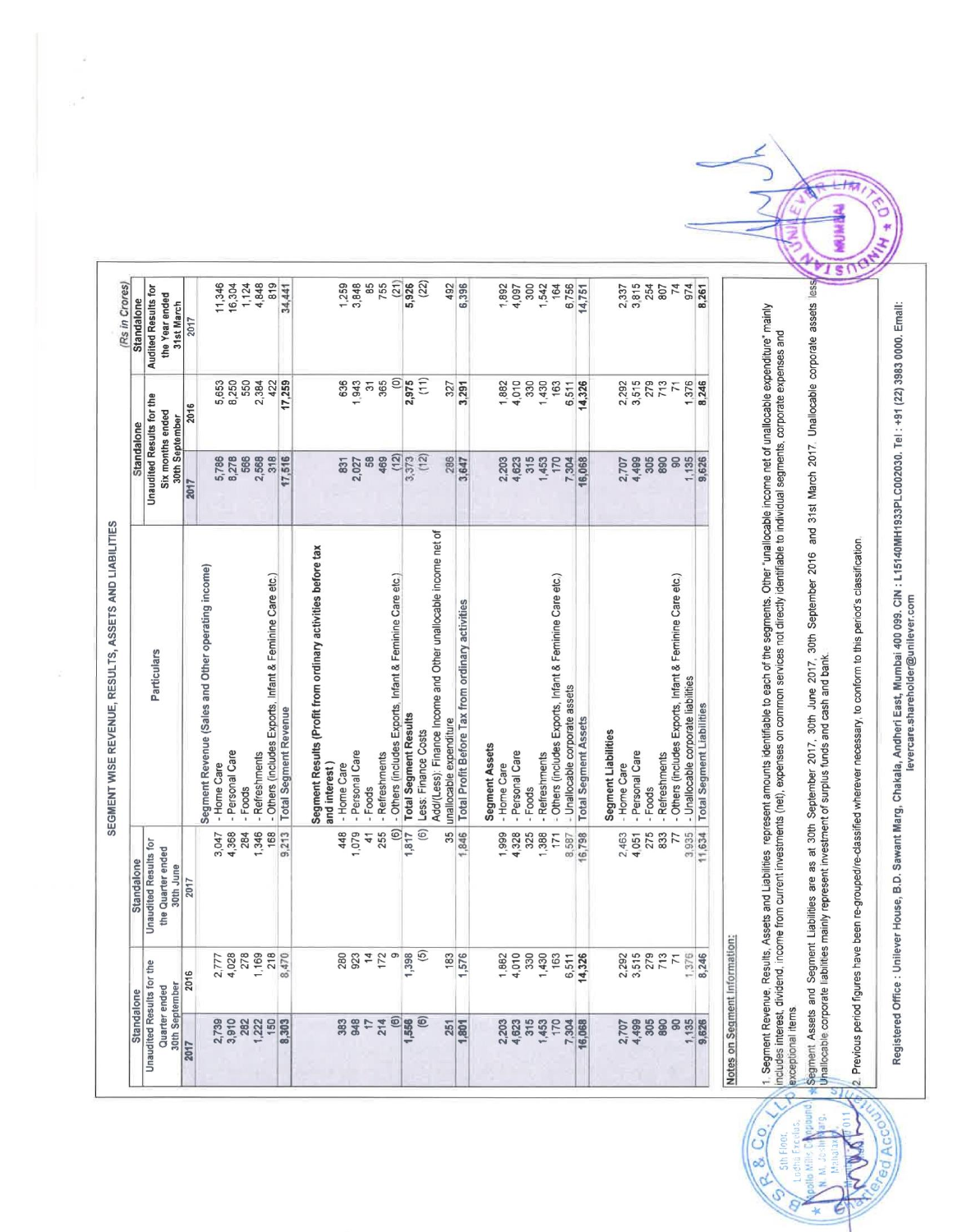

ä,

*<u>DHACCOU</u>* 

# HINDUSTAN UNILEVER LIMITED

|                | Statement of Assets and Liabilities                                            | As at 30th September,<br>2017 | As at 31st March,<br>2017 |
|----------------|--------------------------------------------------------------------------------|-------------------------------|---------------------------|
|                | <b>Particulars</b>                                                             | Unaudited                     | Audited                   |
| А              | <b>ASSETS</b>                                                                  |                               |                           |
|                |                                                                                |                               |                           |
| 1              | Non-current assets                                                             |                               |                           |
|                | Property, plant and equipment                                                  | 3,628                         | 3.654                     |
|                | Capital work-in-progress                                                       | 460                           | 203                       |
|                | Goodwill                                                                       | 0                             | 0                         |
|                | Other intangible assets                                                        | 365                           | 370                       |
|                | Investments in subsidiaries, associates and joint ventures<br>Financial assets | 254                           | 254                       |
|                | investments                                                                    | 2                             | 6                         |
|                | Loans                                                                          | 265                           | 306                       |
|                | Other financial assets                                                         | 29                            | 6                         |
|                | Non-current tax assets (net)                                                   | 311                           | 311                       |
|                | Deferred tax assets (net)                                                      | 225                           | 160                       |
|                | Other non-current assets                                                       | 70                            | 70                        |
|                | Sub-total - Non-Current Assets                                                 | 5,609                         | 5,340                     |
|                | 2 Current assets                                                               |                               |                           |
|                | Inventories                                                                    | 2,185                         | 2.362                     |
|                | Financial assets                                                               |                               |                           |
|                | Investments                                                                    | 3,610                         | 3.519                     |
|                | Trade receivables                                                              | 1,214                         | 928                       |
|                | Cash and cash equivalents                                                      | 667                           | 572                       |
|                | Bank balances other than Cash and Cash equivalents above                       | 1,463                         | 1.099                     |
|                | Other financial assets                                                         | 338                           | 306                       |
|                | Other current assets                                                           | 961                           | 553                       |
|                | Assets held for sale                                                           | 21                            | 72                        |
|                | Sub-total - Current Assets                                                     | 10,459                        | 9,411                     |
|                | <b>TOTAL - ASSETS</b>                                                          | 16,068                        | 14,751                    |
|                |                                                                                |                               |                           |
| B.             | <b>EQUITY AND LIABILITIES</b>                                                  |                               |                           |
|                | 1 Equity                                                                       |                               |                           |
|                | Equity Share capital                                                           | 216                           | 216                       |
|                | Other equity                                                                   | 6.226                         | 6,274                     |
|                | Sub-total - Equity                                                             | 6,442                         | 6,490                     |
|                |                                                                                |                               |                           |
|                | 2 LIABILITIES                                                                  |                               |                           |
|                | Non-current liabilities                                                        |                               |                           |
|                | Financial liabilities                                                          |                               |                           |
|                | Other financial liabilities                                                    | 74                            | 71                        |
|                | Provisions                                                                     | 708                           | 485                       |
|                | Non-current tax liabilities (net)                                              | 296                           | 296                       |
|                | Other non-current liabilities                                                  | 152                           | 207                       |
|                | Sub-total - Non-current liabilities                                            | 1,230                         | 1,059                     |
|                |                                                                                |                               |                           |
| 3 <sub>1</sub> | <b>Current liabilities</b>                                                     |                               |                           |
|                | Financial liabilities                                                          |                               |                           |
|                | Trade payables                                                                 | 6,773                         | 6.006                     |
|                | Other financial liabilities                                                    | 145                           | 181                       |
|                | Other current liabilities                                                      | 822                           | 628                       |
|                | Provisions                                                                     | 331                           | 387                       |
|                | Current tax liabilities (net)                                                  | 325                           |                           |
|                | Sub-total - Current liabilities                                                | 8,396                         | 7,202                     |
|                |                                                                                | 16,068                        | 14,751                    |
|                | TOTAL - EQUITY AND LIABILITIES                                                 |                               |                           |